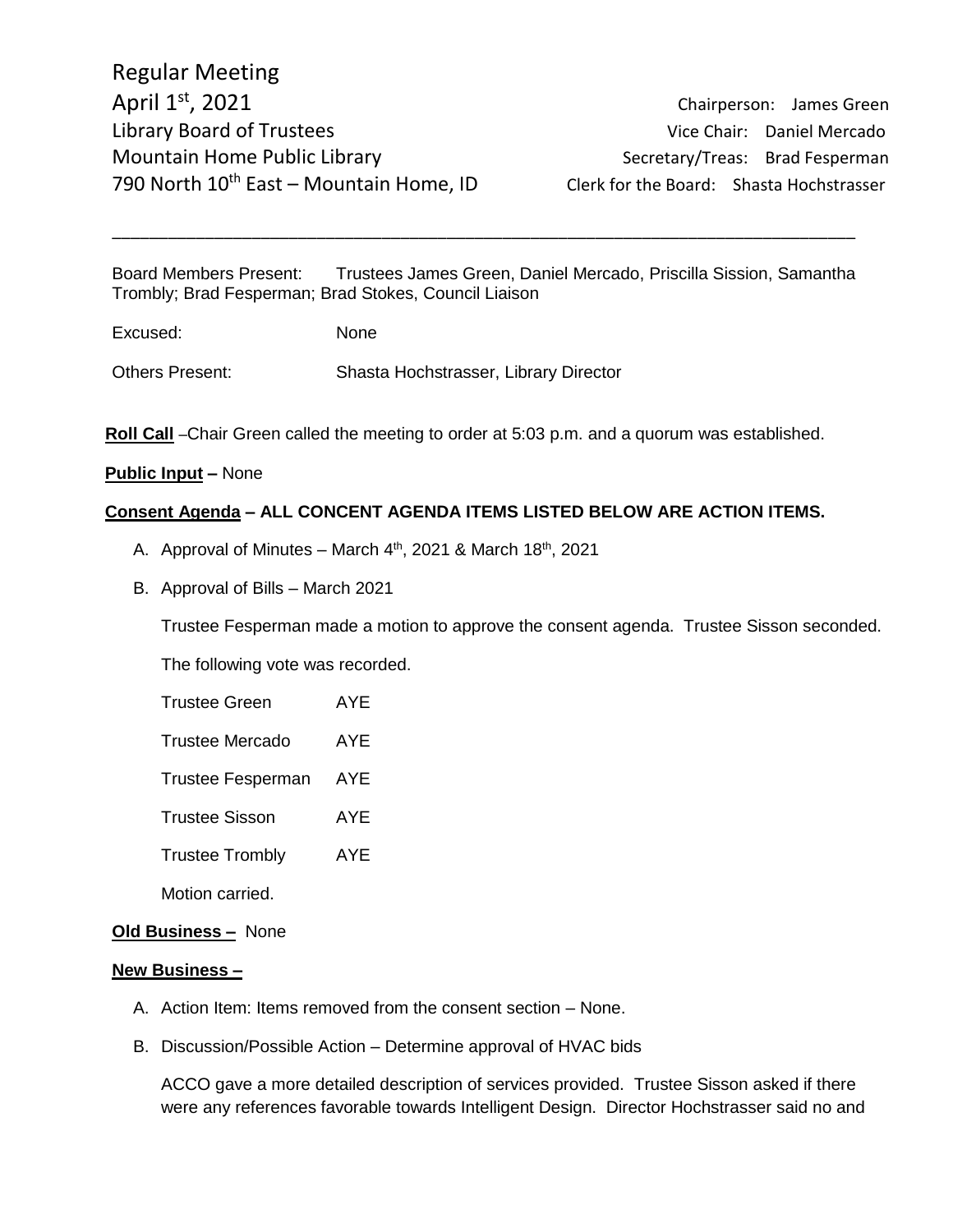did not even know how long they have actually been in business. Director Hochstrasser did note that there has been a long-standing annual maintenance agreement with ACCO and they have been personable, dependable and responds quickly.

Trustee Sission made a motion to approve ACCO's bid in the amount of \$27,408.00. Trustee Fesperman seconded.

The following vote was recorded.

| <b>Trustee Green</b>     | <b>AYE</b> |
|--------------------------|------------|
| <b>Trustee Mercado</b>   | AYE        |
| <b>Trustee Fesperman</b> | AYE        |
| <b>Trustee Sisson</b>    | <b>AYE</b> |
| <b>Trustee Trombly</b>   | <b>AYE</b> |
|                          |            |

Motion carried.

C. Discussion/Possible Action – Solar Panels/Picnic Tables

Chairman Green presented the possibility of adding solar picnic tables placed on either side of the library logo near the patio. Director Hochstrasser also noted there is a possible grant to apply for solar power that the library can apply for to help reduce utility costs. Library board members offered questions towards these possibilities along with their thoughts. Questions included – possible theft, vandalism, how much power would they produce, how heavy are the tables, what is the life expectancy, how to winterize them, what can insurance do for coverage, is there equipment repair/servicing option, can a company rep come out and what is reimbursable. Director Hochstrasser said she would investigate those concerns and bring answers back at next month's meeting.

D. Discussion/Possible Action – Annual Budget Review due April  $15<sup>th</sup>$ 

Trustee Fesperman spent time with Director Hochstrasser to look at the budget to see where lines needed to be changed. The goal was to see if we could utilize the money the city gives without asking for more. Estimate includes 3% annual increase. Each line is designed for certain items for that line. Trustee Mercado asked Director Hochstrasser if she was comfortable with the number of employees requested. Director Hochstrasser was only concerned about making sure there was adequate coverage and with the prospects of having the opportunity to hire a full time and part time employee, this would cover the demand. Trustee Fesperman suggested adding a quarterly review to have a better idea of how the budget changes and develops over time. All board members found this option favorable. Chairman Green made a motion to approve the Annual Budget Review. Trustee Mercado seconded.

The following vote was recorded.

Trustee Green AYE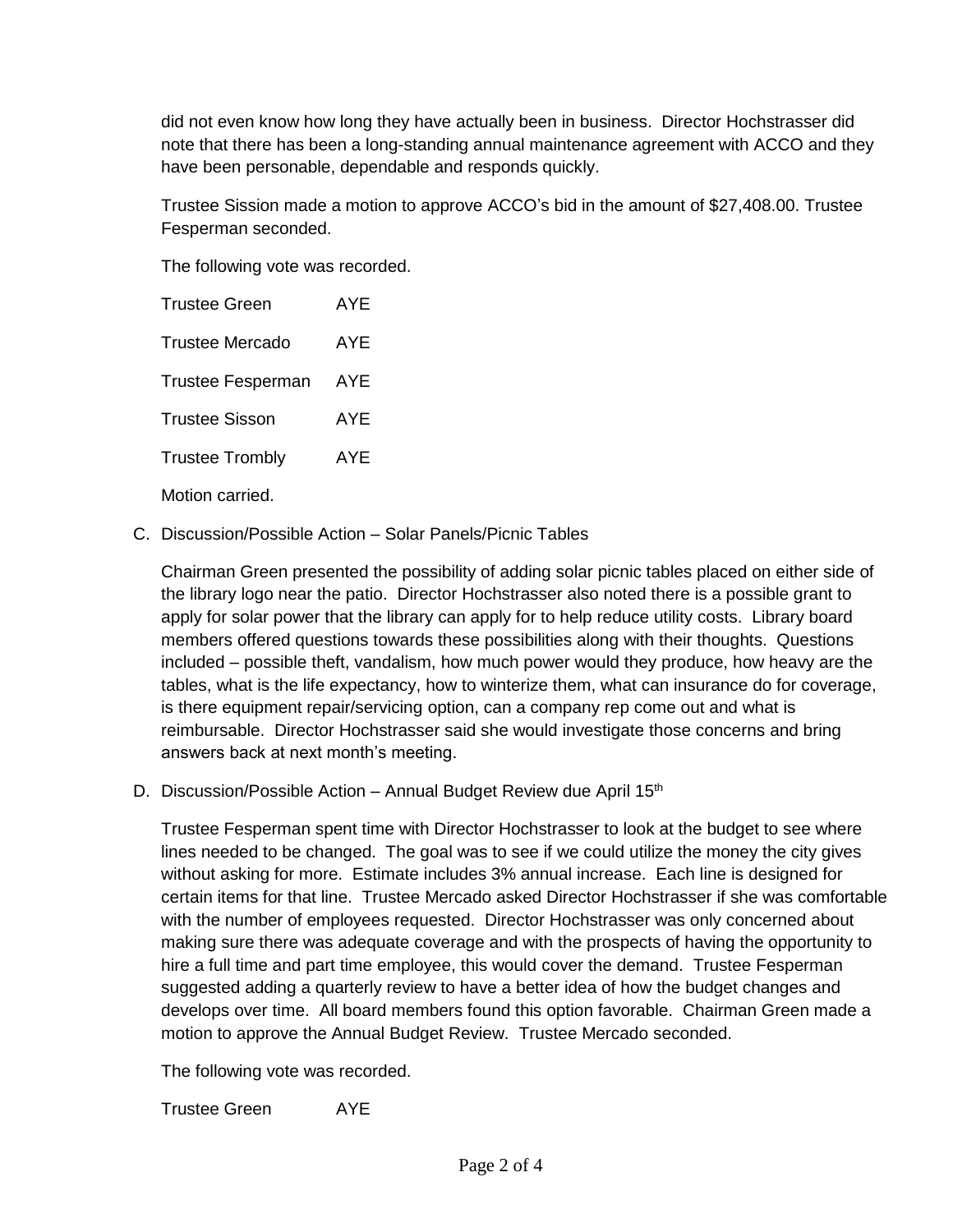| Trustee Mercado          | AYF |
|--------------------------|-----|
| <b>Trustee Fesperman</b> | AYE |
| <b>Trustee Sisson</b>    | AYE |
| <b>Trustee Trombly</b>   | AYE |
| Motion carried.          |     |

## **Director Report –**

- A. The city is looking at combining all departments' leases for copiers under one contract making our monthly fee set at a fixed cost along with supplying us with a new copier by the end of April.
- B. The library has started implementing 3-day quarantine for all items being turned in. We are hopeful to see Idaho coming out of the phases altogether soon.
- C. As soon as Stage 4 is implemented, there will be a need to replace the coordinator position along with another library assistant position in order to provide coverage for evenings and Saturdays.
- D. Working with Jamie McDaniel City Grants Administrator on applying for a Solar Panel Grant application.
- E. Many staff are interested in completing the certification for Library Staff Support program provided by the American Library Association. We only have one staff who does not meet the amount of hours worked to apply yet. We have enough money in the budget line for them to start when they are ready.
- F. Library Director Hochstrasser is meeting with the owners of the Porter House/Shelley Academy to give them a tour of the library and discuss partnership opportunities for the betterment of the community.
- G. The Library is collaborating with Parks & Rec, University of Idaho Extension Office and the Friends of the Mountain Home Public Library to hold a Virtual Spelling Bee on May 20<sup>th</sup>. Registration is under way and the moneys collected will go to the Friends to purchase books towards the Summer Reading Program.
- H. LYNX Directors have all agreed to implement Idaho Digital E-Book Alliance (IDEA) is a statewide partnership between the Idaho Commission for Libraries (ICfL), public libraries, and school libraries with the goal of expanding access while reducing barriers to digital e-books and e-audio content via OverDrive. Giving access to more digital books through state funding allowing our library to focus more purchasing efforts on other digital collections.
- I. Still waiting on another bid for Stucco/Paint exterior work before presenting it to the Library Board.